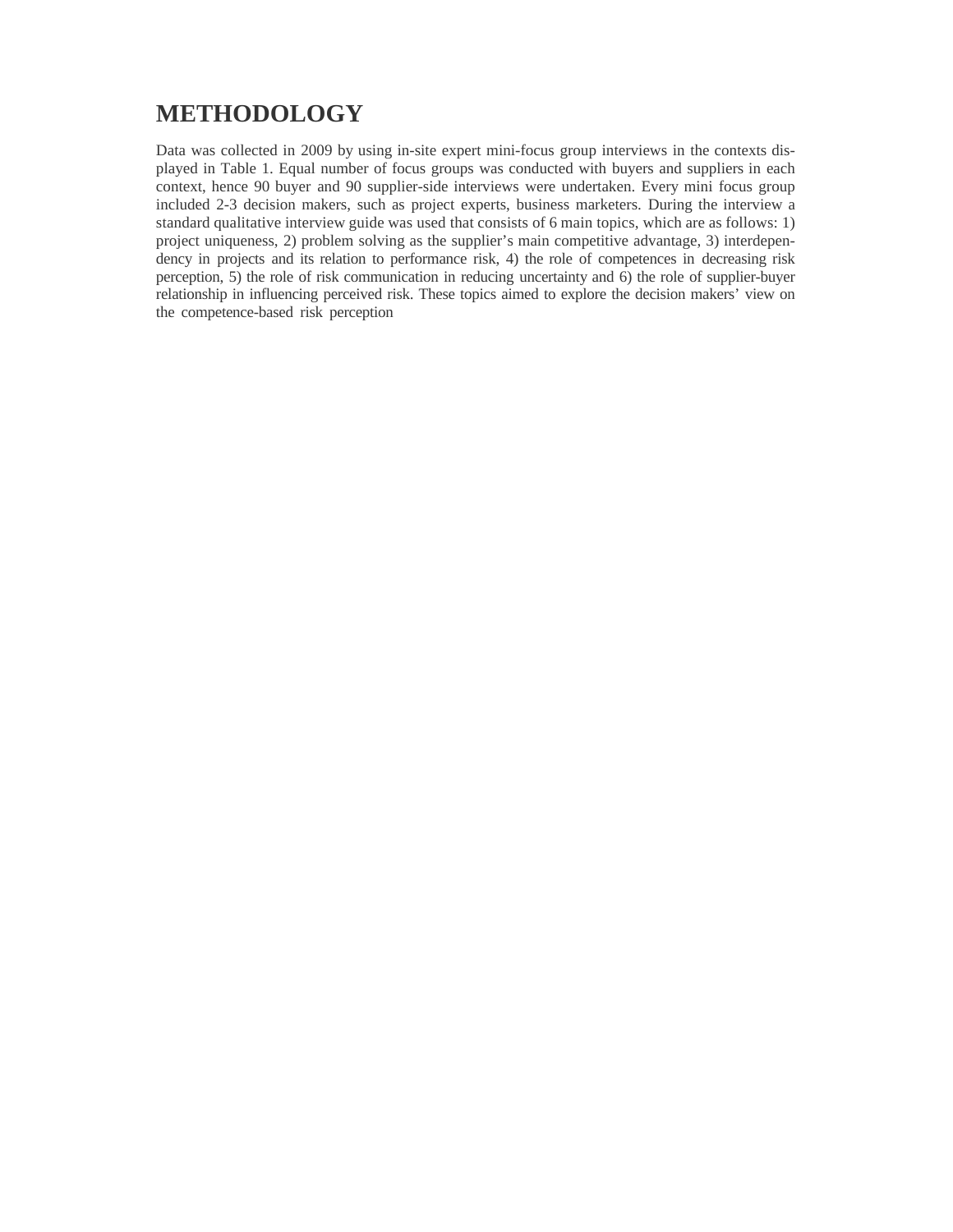*Statement 2:* The major benefit of the "product" for a client is the supplier's ability to solve problems.

*Statement 3:* The success of performance can only be identified after the project process has closed (hence the dominance of performance risk).

*Statement 4:* Perceived risk is reduced by competence. This competence is asymmetric.

*Statement 5:* Communication of risk may moderate the uncertainties felt by the customer.

*Statement 6:* As confidence strengthens, supplier-buyer relationship reduces the risks perceived.

The verbatim transcripts of the discussions have been evaluated by content analysis.

# **FINDINGS**

This section will provide a summary of the findings gained from the interviews according to the six main topics mentioned above.

# *1. Project uniqueness*

The respondents agreed that projects are unique, especially due to the rapid technological and environmental changes. Therefore, in order to reduce the buyer's risk perception complex problems need to be divided into smaller, routine (modularised) tasks, whereas suppliers often make the mistake of developing highly standardised offers.

## *"...buyers do not want standardised answers... but they expect us to find a solution for them."*

This challenge requires sophisticated service adaptation. In services standard solutions emerge due to the buyer's attitude and his time constraints. Uniqueness makes sales more difficult. Projects are unique systems that coupled with new products represents a knowledge gaps on the supplier side that he needs to fill.

 *"When we talk about project selling, we do not mean the sale of a physical thing, but rather that of a future intangible, and hence you have to provide some evidence to the client that we are able to implement the project, and hence he becomes more efficient and will also save some money."*

Projects usually have a professional side and a methodological side. The methodology has always the same components, such as survey, needs assessment, planning and testing. Needs assessment is vital as sometimes by the time the project finished there was no need for the solution anymore. These tasks are repeated over and over again.

*"When the client has a need…the best situation is, when we find out together what this needs it exactly, whereas some clients try to fix every problem in the same way every time irrelevant of the nature of the problem."*

# *2. Problem solving as the supplier's main competitive advantage*

The interviews revealed that the client side has several talented managers, who can find solutions for managing their own business processes, however, they do not take responsibility as they cannot influence other members of their organization. In this respect the governmental and non-profit clients are very different.

*"Clients who have a set budget have a weak position in negotiations."*

High-tech industries (e.g. telecommunication) take a proactive approach in problem solving, and they might also demand the imitation of a competitor's innovative system in a short period of time. Nowadays, cost efficiency is part of problem solving. In classical project markets, such as the construction industry, the effective recovery is a key factor. All in all, in some industries the involvement of the client is vital, whereas in some other industries the involvement is not required at all:

*"The supplier is there so the client can get comfortable."*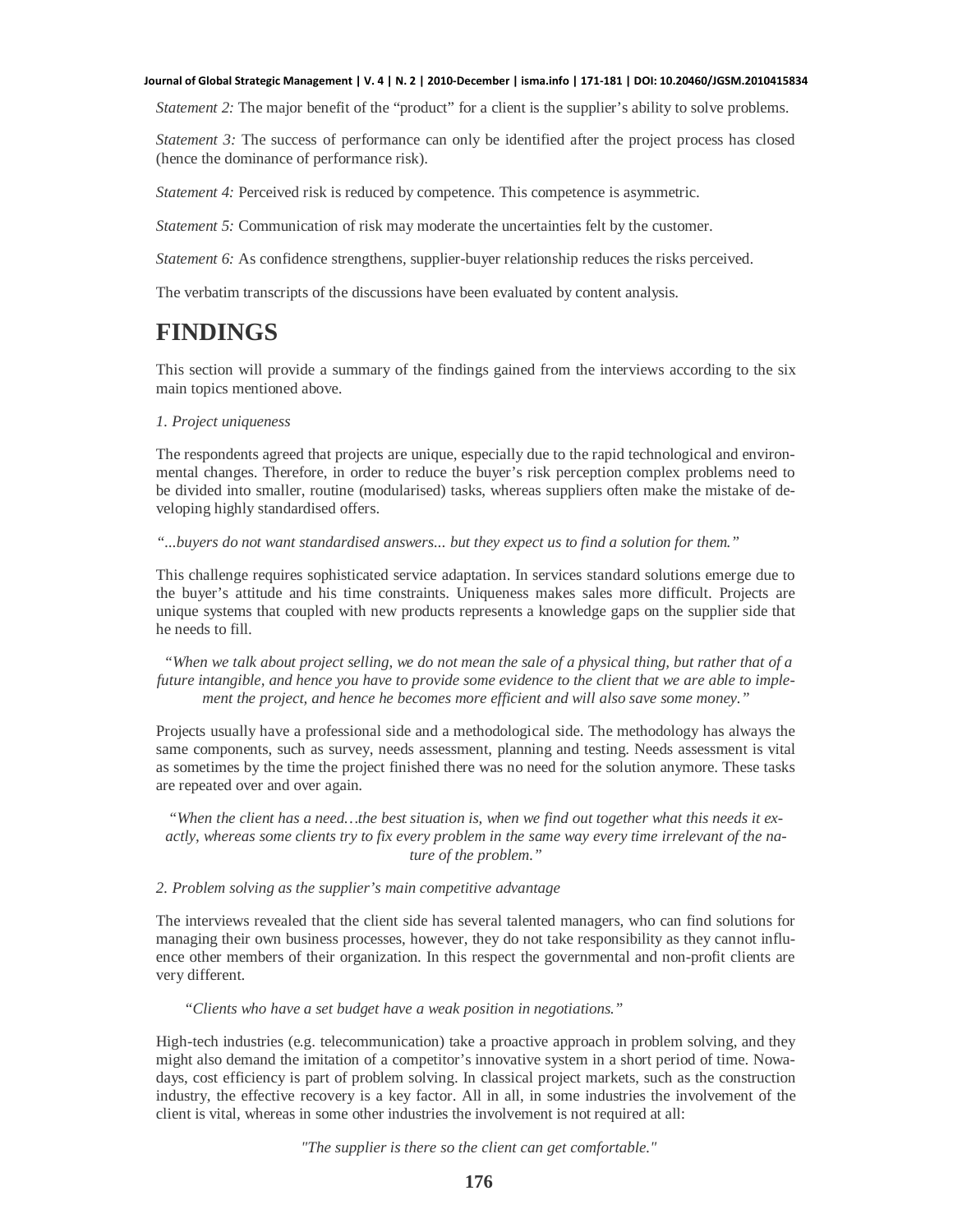## *3. Interdependency in projects and its relation to performance risk*

It should be noted that this topic was the hardest to interpret for most participants. Interdependency in projects means that if a project is abandoned then the outcome of it is destroyed.

*"…we try to emphasize this. At every milestone our ties become stronger and hence it becomes clearer what we aim to achieve…Provided it is a long project, then we will have a situation analysis, a needs assessment, a concept plan, a concept and all of them should be approved by both, the client and the supplier, which becomes a joint knowledge that takes us further."*

Many companies aim to consciously reduce risk and their processes seems very much standard: continuous project monitoring or setting up milestones (status meetings) and iterations. Nevertheless, it is impossible to create a project briefing with flawless specifications as the outcome of the project provides new challenges in terms of its use. Hence, this post-delivery refinement creates a new learning curve for the supplier, which takes a year at least.

## *4) The role of competences in decreasing risk perception*

It can happen that behind the communication/image of a particular competence there is no real content. Therefore, clients, in order to avoid this pitfall, usually look for tangible evidences of competences, such as accreditations (eg. ISO). The higher the competence level of the client the better they understand the problem, however, if it is missing a third (neutral) party might need to be involved. This phenomenon is commonly referred to as competence-asymmetry, which is high in some sectors (eg. finance), whereas low in others (eg. training), and again in others (eg. business tourism) the client tends to overestimate his competencies. Asymmetric competencies represent the biggest challenge in the pre-transaction phase due to client's need uncertainty, whereas the extent of asymmetry decreases over the course of the project. In the area of consulting, the client's professional competencies might outweigh that of the supplier, however, the consultant has higher levels of system and experience competencies. These asymmetries start to disappear as the client gets to know the system and the consultant gets familiar with the company's business processes. Finally it is to underline that the *impact of knowledge (functional competence) and relationships (relational competence) on the buyer's perceived risk* can be extremely different as it has been explored by Awuah (2001).

# *5) The role of risk communication in reducing uncertainty*

Our findings in this issue confirmed the research results of, among others, Garner (1986) and Brashers (2001). The respondents agreed that the client's risk is larger than the cost of the project as the client's business is at stake.

# *"…it seems like a public relations exercise that at the start of every project we inform the clients about certain risk factors for self-defense."*

Solely communicating the risk factors will certainly increase the level of perceived risk, and thus, risks always have to presented with the solution in order to decrease the risk perception. Due to the risk communication of the supplier the client's risk perception changes during the sales process. At the start the client is usually open to various options, but subsequently – as his knowledge and involvement increases its risk perception also increases. Frequent communication between supplier and buyer can, however, lead to a decrease of perceived risk. Clients should be convinced about not to follow unrealistic objectives.

# *6) The role of supplier-buyer relationship in influencing perceived risk. The confidence-dimension.*

Respondents thought that emphasizing trust in the buyer-supplier relationship is commonplace, however, eventually participants agreed that long-term relationships are disadvantageous and do not serve the client's needs. In several industries supplier changes are carefully planned.

If retention is the goal, then investment into the relationship is vital in order to increase the client's trust. Suppliers have to visit the client regularly in order to achieve a certain level of trust, which can also be institutionalised by introducing support contracts, which can lead to new projects.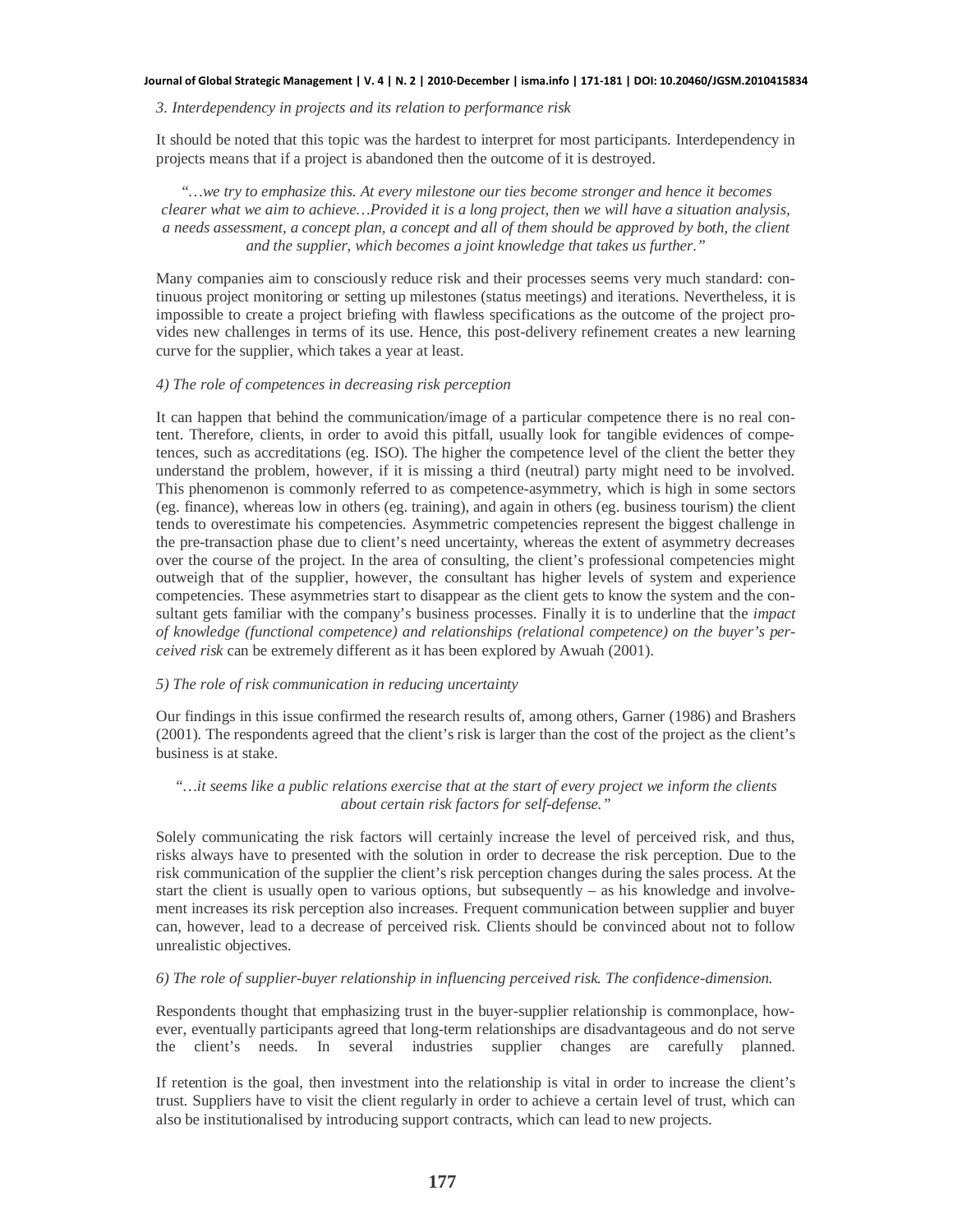*"…if there is no contract like this, then maintaining the relationship is costly, but its return is uncertain.".*

The value of the relationship is relative, therefore, both orientations (transaction, relationship) are present in the marketplace. Due to high level of trust in the consulting domain, everyone is perceived to be relationship-oriented. Although there are no calculations on the return on relationship (ROR) rather they intuitively manage their relationships with their clients.

## *On the international dimension*

Taking into consideration that numerous project transactions are realized in an international environment, an additional dimension, namely the international one, has to be added to the analysis. In this dimension the uniqueness and the communication can be considered as of special concern. From the uniqueness point of view problems appear in a more intensified manner. International context of the project is a unique attribute in itself and its correct management needs special business competences. The difficulties of (risk) communication are similar to that of intercultural communication in the international business practice.

# **CONCLUSIONS**

Finally, the following conclusions can be drawn from this research.

From the data collection it became clear that the size of the company has a significant impact on reducing the client's risk. This can be explained by the principle of substitution, which means smaller companies have 1 or 2 key people, whom the client interacts with. If they leave the company, this jeopardizes the success of the project. This principle is in contrast with the principle of flexibility, where smaller companies are more flexible in project implementation than bigger ones. Subsidiaries of multinational companies can tap into each others' organizational knowledge and hence experiences through accessing their global databases. However, ample differences (economic, legal, cultural, language, etc.) between contexts can make this knowledge look rather difficult to transfer.

The interviews further revealed that both parties' competencies contribute to value creation in projects, however, the competence-asymmetry should also be acknowledged. Most project actors feel that the other side lacks relevant competences, however, they also assume this asymmetry is of a small extent. The research revealed this asymmetry is mutual and hence these should be referred to as discrepancies. Clients usually do not learn much from projects and even if they do they do not internalize this knowledge, but rather they rely on creativity and routine at the start of the next project. The project team composition, selection and the human resource management process are of ad-hoc nature rather than systematic on both sides, which is a large risk factor in itself.

Quality assurance and control systems and references clearly communicate competence, and hence reduce the client's perceived risk, however, these do not work in every context. (eg. event management) Clients work with the same event management companies because in case of a failure the stakes are high, which will result in poor image and thus financial loss. Furthermore, mutual communication and interactivity can decrease risk perception and thus, represent enhanced problem solving capability. Nevertheless, risk communication has to focus on both, the risk factors as well as the solution.

Finally, this research confirmed that there are more common characteristics across project activities than differences between them. This research aimed to explore some of these characteristics, which can be a significant contribution towards the interrelationship between competences, risk perception and value creation. Further research will be aimed to undertake a quantitative survey to generalise our qualitative findings and to understand  $-$  as a conceptual framework of our study  $-$  in what way competence, confidence and communication affect minimization of risk attached to project performance.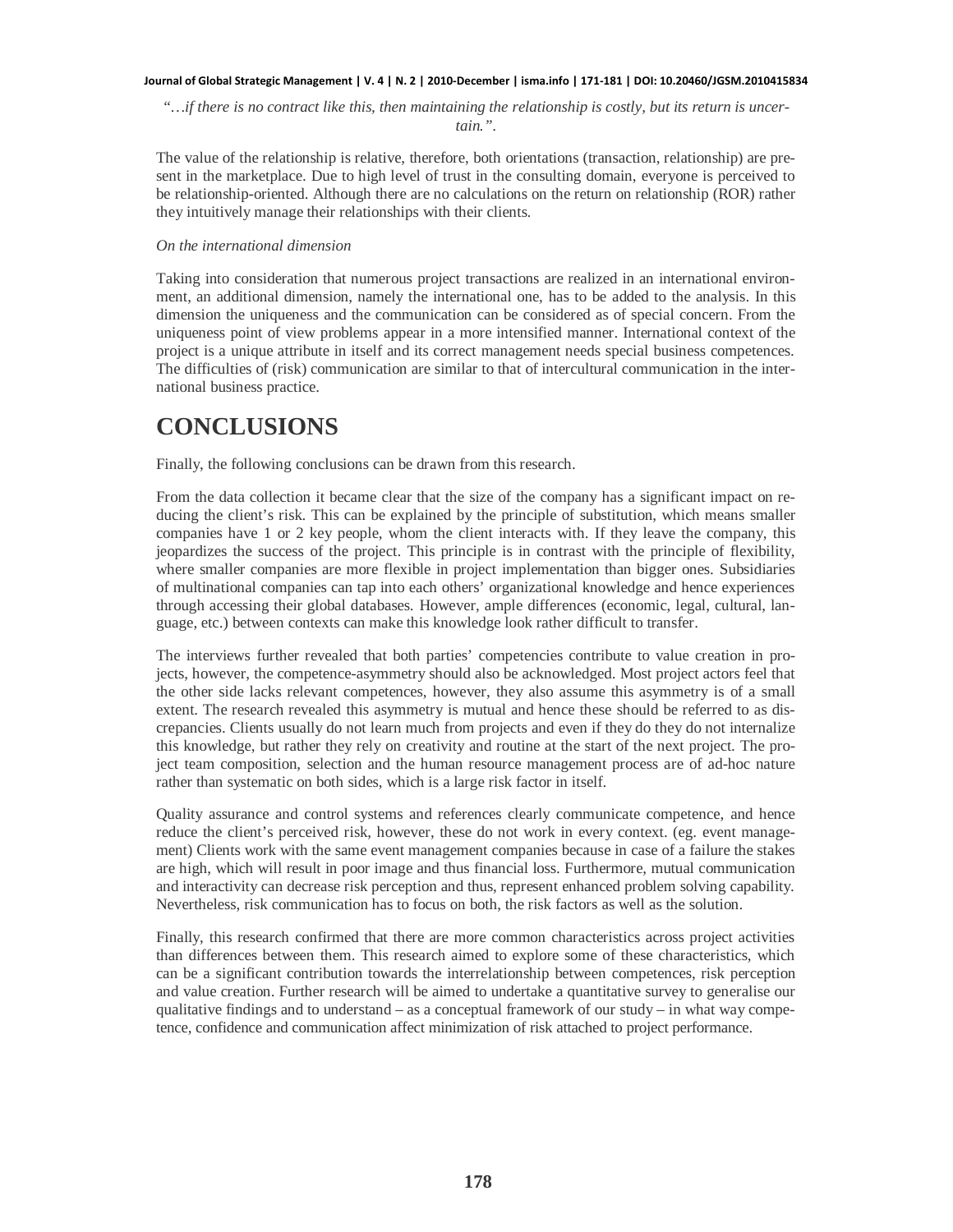# **REFERENCES**

Anderson, J.C. and Narus, J. A (1990), A Model of Distributor Firm and Manufacturer Firm Working Partnerships, Journal of Marketing, 54, pp. 42-58.

Aqueveque, C. (2006), Extrinsic Cues and Perceived Risk: The Influence of Consumption Situation, Journal of Consumer Marketing, 23(5), pp. 237-247.

Awuah, G.B. (2001), A firm's competence development through its network of exchange relationships, Journal of Business and Industrial Marketing, 16(7), pp. 574-599.

Axelsson, B. and Wynstra, F. (2002), Buying Business Services, Wiley, Chichester

Barney, J. B., (1991), Firm Resources and Sustained Competitive Advantage, Journal of Management, 17(1), pp. 99-120.

Bettencourt, L.A., Brown, S.W., Ostrom, A.L. and Roundtree, R.I. (2002), Client Co-Production in Knowledge-Intensive Business Services. California Management Review, 44 (Summer), pp. 100-128.

Bettman, J. (1973), Perceived Risk and Its Components: A Model and Empirical Test, Journal of Marketing Research, 10 (May), pp. 184-190.

Brashers, D. E. (2001), Communication and Uncertainty Management, Journal of Communication, 51 (3), pp. 477-498.

Cova, B., Ghauri, P., Salle, R. (2002), Project Marketing: Beyond Competitive Bidding, Wiley, New York

Cova, B. and Holstius, K. (1993), How to create competitive advantage in project business, Journal of Marketing Management, 9(2), pp. 105-121.

Cova, B. and Salle, R. (1996), The Marketing of Complex Industrial Services: A Pluralist Approach, Proposal for the 4ème Séminaire International de Recherche en Management des Activités de Service, Paris

Cova, B. and Salle, R. (1999), Le marketing d'affaires, Dunod, Paris

Cova, B. and Salle, R. (2007), Introduction to the IMM special issue on 'Project marketing and the marketing of solutions'. A comprehensive approach to project marketing and the marketing of solutions, Industrial Marketing Management, 36, pp. 138-146.

Dhalakia, U.M. (2001), A Motivational Process Model of Product Involvement and Consumer Risk Perception, European Journal of Marketing, 35(11/12), pp. 1340-1362.

Dowling, G.R. and Staelin, R. (1994), A Model of Perceived Risk and Intended Risk-Handling Activity, Journal of Consumer Research, 21(June), pp. 119-134.

Engelhardt, W. (1993), Vom Produkt zur Dienstleistung!? In: Mein Kunde, seine Situation, unser Geschäft, VDI-Verlag, Düsseldorf, pp. 85-104.

Ford, D. (Ed.) (2002), The Business Marketing Course – Managing in Complex Networks, Wiley, Chichester

Ganesan, S. (1994), Determinants of Long-Term Orientation in Buyer-Seller Relationships, Journal of Marketing, 58(April), pp. 1-19.

Garner, S.J. (1986), Perceived Risk and Information Sources in Services Purchasing, The Mid-Atlantic Journal of Business, Winter, pp. 5-15.

Golfetto, F. and Gibbert, M. (2006), Marketing competencies and the sources of customer value in business markets, Industrial Marketing Management, 35(8), pp. 904-912.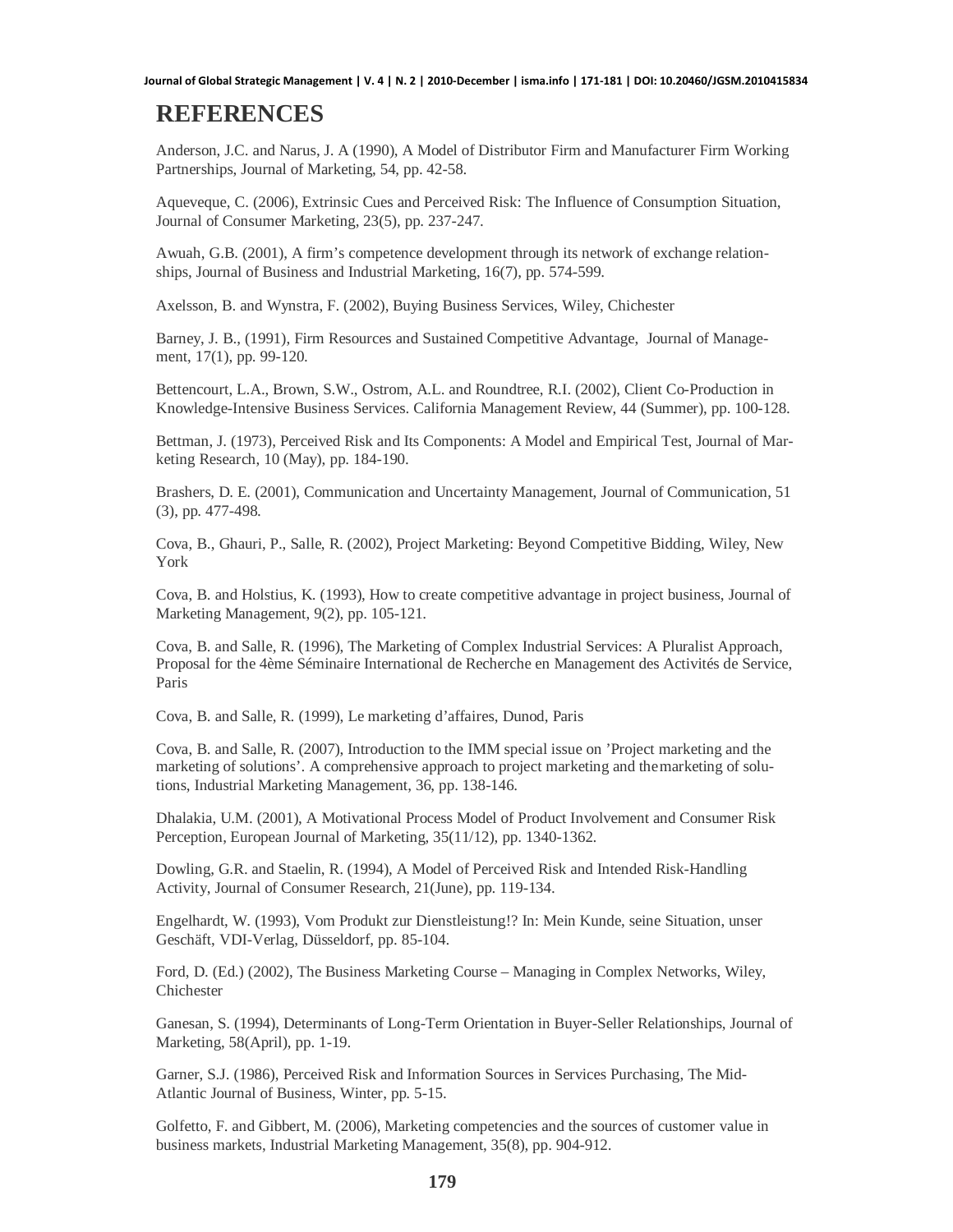Grant, R.M. (1995), Contemporary strategy analysis: Concepts, techniques, applications (2<sup>nd</sup> ed.), Blackwell, USA

Guseman, D.S. (1981), Risk Perception and Risk Reduction in Consumer Services, In J. H.Donnelly, and George, W.R (Ed.), Marketing of Services, American Marketing Association, Chicago, pp. 200- 204.

Havlena, W.J. and DeSarbo, W.S (1991), On the Measurement of Perceived Risk, Decision Sciences, 22, pp. 927-939.

Jacoby, J. and Kaplan, L.B (1972), The Components of Perceived Risk, In M. Venkatesan (Ed.), Proceedings of the 3rd Annual Conference of the Association for Consumer Research, Association for Consumer Research, Chicago, pp. 382-393.

Lapierre, J. (2000), Customer-Perceived Value in Industrial Contexts, Journal of Business & Industrial Marketing, 15(2/3), pp. 122-145.

Mandjak, T. and Veres, Z. (1998), The D-U-C Model and the Stages of Project Marketing Process, In Halinen-Kaila, A. and Nummela, N. (Eds.), Visions for the future, IMP Proceedings, Turku, 1, pp. 471-490.

Menon, A., Homburg, Ch. and Beutin, N. (2005), Understanding Customer Value in Business-to-Business Relationships, Journal of Business-to-Business Marketing, 12(2), pp. 1-35.

Möller, K. (2006), Role of competences in creating customer value: A value-creation logic approach, Industrial Marketing Management, 35(8), pp. 913-924.

Murray, K.B. and Schlacter, J.L (1990), The Impact of Services versus Goods on Consumers'Assessment of Perceived Risk and Variability, Journal of the Academy of Marketing Science, 18(1), pp. 51- 65.

Newman, R.G. (1988), Single Source Qualification, Journal of Purchasing and MaterialsManagement, 24(2), pp. 10-17.

Page, A.L. and Siemplenski, M. (1983), Product Systems Marketing, Industrial Marketing Management, No. 2.

Ruofan, L. (2009), Managing Perceived Risk and Value in Business-to-BusinessContexts: A Conceptual Framework, Dissertation, The University of Auckland, Auckland

Schmidt, R.H. and Wagner, G.R. (1985), Risk Distribution and Bonding Mechanisms in Industrial Marketing, Journal of Business Research, No. 5.

Sheth, J.N. and Parvatiyar, A (1995), Relationship Marketing in Consumer Markets: Antecedents and Consequences, Journal of Academy of Marketing Science, 23(Fall), pp. 255-271.

Srivastava, R. K., Shervani, T. A. and Fahey, L., (1998), Market-base assets and shareholder value: A framework for analysis. Journal of Marketing, 62(1), pp. 2-18.

Sveiby, K.E. (1997), The New Organizational Wealth, Berrett-Koehler, San Francisco (CA)

Sweeney, J.C. and Soutar,G.N (2001), Consumer Perceived Value: The Development of a Multiple Item Scale, Journal of Retailing, 77(2), pp. 203-220.

Taylor, J.W. (1974), The Role of Risk in Consumer Behavior, Journal of Marketing, 38(2), pp. 54-60.

Vargo, Stephen L. and Lusch, Robert F. (2004), Evolving to a New Dominant Logic for Marketing, Journal of Marketing, 68(1), pp. 1-17.

Van der Valk, W. and Johnston, W. J. (2006), Purchasing Business Services - The Impact of Perceived Risk on Buyer-Seller Interaction, Proceedings of the 22nd IMP Conference, Milan